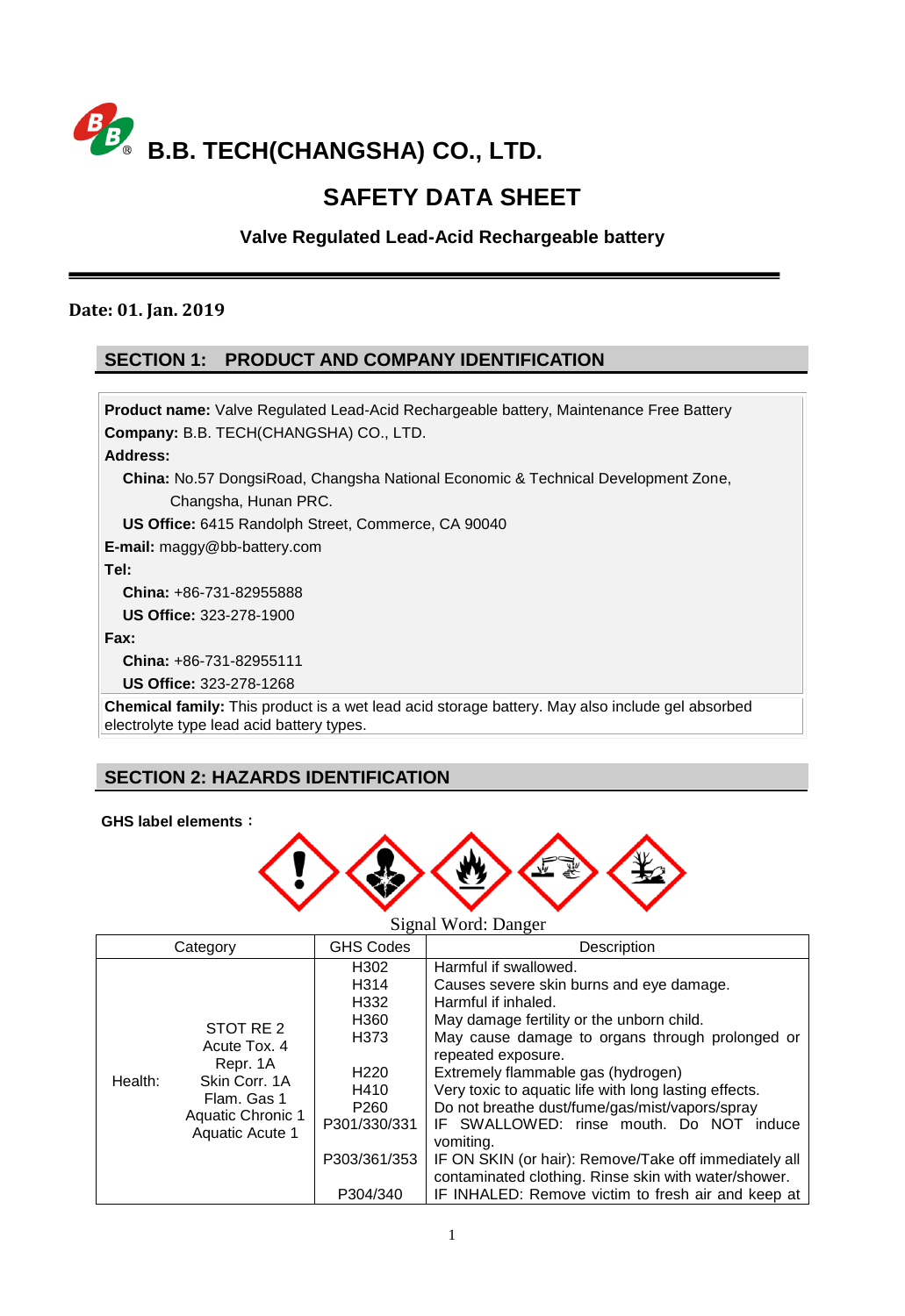|           |                                                                    | rest in a position comfortable for breathing.                    |  |  |  |  |
|-----------|--------------------------------------------------------------------|------------------------------------------------------------------|--|--|--|--|
|           | P305/351/338                                                       | IF IN EYES: Rinse cautiously with water for several              |  |  |  |  |
|           |                                                                    | minutes. Remove contact lenses, if present and easy              |  |  |  |  |
|           |                                                                    | to do. Continue rinsing.                                         |  |  |  |  |
|           | P310                                                               | <b>POISON</b><br><b>CENTER</b><br>Immediately<br>a<br>call<br>or |  |  |  |  |
|           |                                                                    | doctor/physician.                                                |  |  |  |  |
|           | P <sub>210</sub>                                                   | heat/sparks/open<br>flames/hot<br>Keep<br>from<br>away           |  |  |  |  |
|           |                                                                    | surfaces. No smoking                                             |  |  |  |  |
|           | P <sub>260</sub><br>Do not breathe dust/fume/gas/mist/vapors/spray |                                                                  |  |  |  |  |
|           | P <sub>264</sub>                                                   | Wash thoroughly after handling.                                  |  |  |  |  |
|           | P <sub>280</sub>                                                   | protective gloves/protective<br>clothing/eye<br>Wear             |  |  |  |  |
|           |                                                                    | protection/face protection.                                      |  |  |  |  |
| Handling: | P403                                                               | Store in well-ventilated area                                    |  |  |  |  |
|           | P405                                                               | Store locked up.                                                 |  |  |  |  |
|           | P391                                                               | Collect spillage                                                 |  |  |  |  |
|           | P273                                                               | Avoid release to the environment                                 |  |  |  |  |
|           | P <sub>501</sub>                                                   | Dispose of contents/container in accordance<br>with              |  |  |  |  |
|           |                                                                    | local/regional/national/international regulation.                |  |  |  |  |

#### **Note:**

The battery has passed the vibration test, pressure differential test and leakage test at 55℃ according to Recommendations on the TRANSPORT OF DANGEROUS GOODS Model Regulation 20th SPECIAL PROVISION 238. It is not restricted to IATA Dangerous Goods Regulation (DGR) 60th according to special provision A67 and is not restricted to IMDG CODE according to special provision 238.

### **SECTION 3: INFORMATION ON INGREDIENTS**

|  |  | <b>Product name:</b> Valve Regulated Lead-Acid Rechargeable battery, Maintenance Free Battery |
|--|--|-----------------------------------------------------------------------------------------------|
|  |  |                                                                                               |

| <b>Ingredient</b>                    | CAS No.         | Concentration (% by Wt.) | <b>Hazardous Label</b> |  |
|--------------------------------------|-----------------|--------------------------|------------------------|--|
| Inorganic Lead/Lead Compounds        | 7439-92-1       | $~12\%$                  |                        |  |
| Sulfuric Acid                        | 7664-93-9       | $~20\%$                  | C                      |  |
| Fiberglass Separator                 | 65997-17-3      | $~2\%$                   |                        |  |
| Silicon Dioxide (Gel batteries only) | 7631-86-9       | $\sim$ 10% of acid Wt.   |                        |  |
|                                      | 9003-56-9 (ABS) |                          |                        |  |
| Container Plastic (ABS or PP)        | 9003-07-0 (PP)  | $~1.5\%$                 |                        |  |

#### **Note:**

Inorganic lead and electrolyte (water and sulfuric acid solution) are the primary components of every battery manufactured by BBT TECH. Other ingredients may be present dependent upon battery type. ABS is the primary case material of telecom and commercial batteries.

### **SECTION 4: FIRST-AID MEASURES**

#### **Take proper precautions to ensure you own health and safety before attempting to rescue a victim and provide first aid.**

#### **Skin Contact:**

Electrolyte: Flush with large amounts of water for at least 15 minutes; remove contaminated clothing completely, including shoes, and do not wear again until cleaned. If acid is splashed on shoes, remove and discard if they contain leather. Lead compounds: Wash immediately with soap and water. Lead compounds are not readily

absorbed through the skin.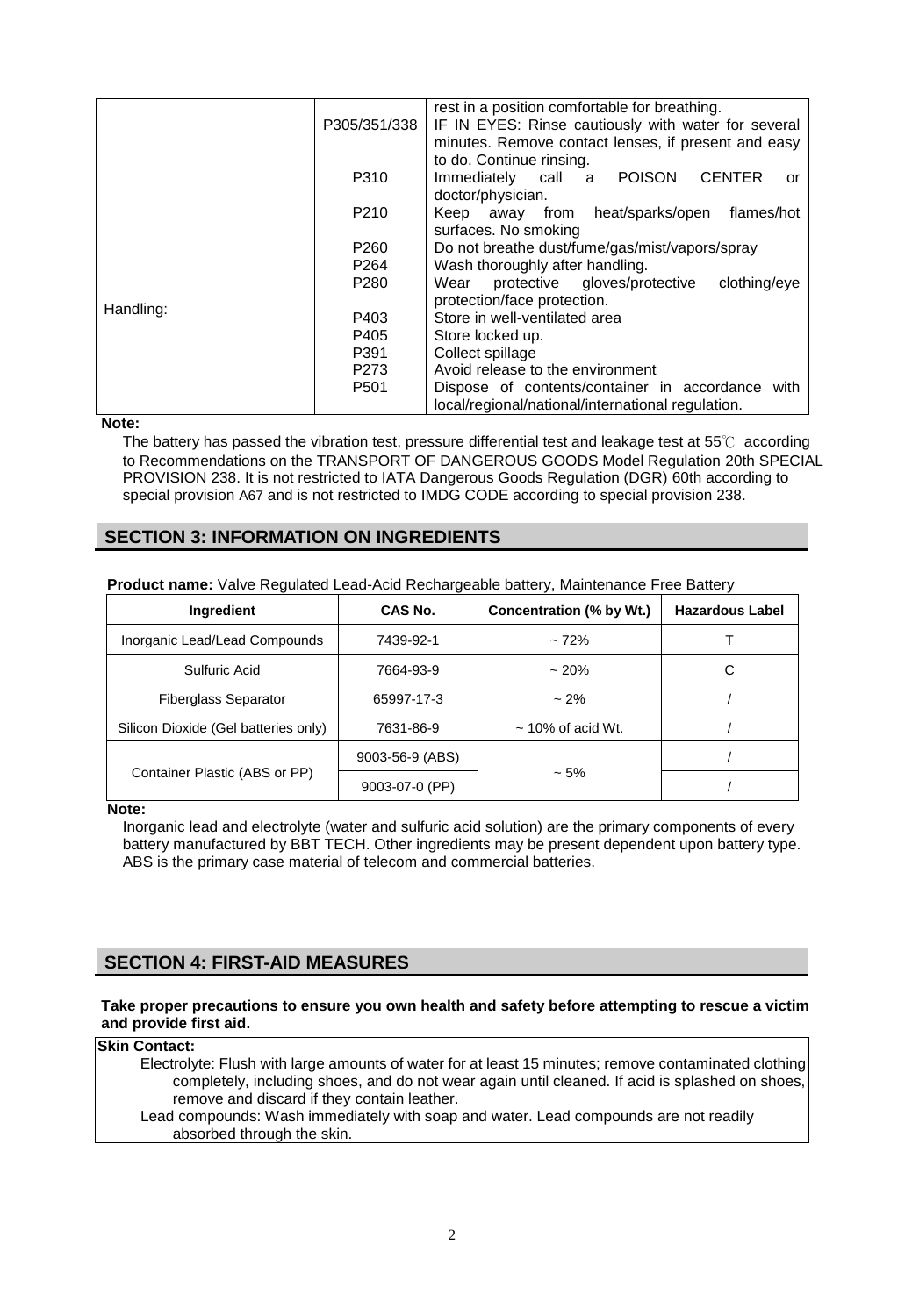### **Eye Contact:**

Electrolyte and Lead compounds: Flush immediately with large amounts of water for at least 15 minutes; consult physician immediately.

#### **Inhalation Exposure:**

Electrolyte: To wrap in a blanket the patient immediately, when the inhalation of sulfuric acid mist or vapor, then transfer from the inhaled location to a place where fresh air can be obtained. To get medical advice / attention immediately.

Lead compounds: Remove from exposure, gargle, wash nose and lips; consult physician.

#### **Oral Exposure:**

Electrolyte: If swallowed this liquid, wash your mouth with plenty of water immediately then to drink plenty of water and obtain medical advice or attention. Do not induce vomiting when swallowed. In addition, not perform any action, such as neutralization process.

Lead compounds: Consult physician immediately.

### **SECTION 5: FIRE FIGHTING MEASURES**

#### **Flash Point:** Not Applicable

**Flammable Limits:** LEL = 4.1% (hydrogen gas in air) ; UEL = 74.1%

#### **Extinguishing Media:**

Small fire : Foam halogen and/or noninflammable gas fire extinguisher

Big fire: Large quantities of sprinkled and/or atomized water. (In this case to prevent environmental damage, flush water has to treat appropriately.)

**Particular hazards:** Irritate, corrosive and/or toxicity gases may break out from the burning battery.

#### **Proper fire fighting:**

If possible, turn off their power first when batteries are on charge or remove ignition source and remove batteries from the fire place. Extinguish out the fire from where well air flow and windward. Extinction water has to treat appropriately for preventing environmental damage. Cool down enough the burnt batteries with plenty amount of water. Try to put out fire in early stage. In this case to use protectors written below.

#### **Fire Fighting Procedures:**

Use positive pressure, self-contained breathing apparatus. Beware of acid splatter during water application and wear acid-resistant clothing, gloves, face and eye protection. If batteries are on charge, shut off power to the charging equipment, but, note that strings of series connected batteries may still pose risk of electric shock even when charging equipment is shut down.

### **SECTION 6: ACCIDENTAL RELEASE MEASURES**

#### **Human body:**

Do not touch the spilled electrolyte, and walk around the spillage place. Keep out outsiders from the spillage place.

### **Environment:**

Spilled electrolyte has to treat appropriately for preventing environmental damage, such as direct out flowing of the spilled electrolyte into the river, drain, etc..

#### **Neutralization:**

Neutralize spilled electrolyte with sodium bicarbonate, lime, etc. and flush with large quantities of water. In this case to use protectors properly.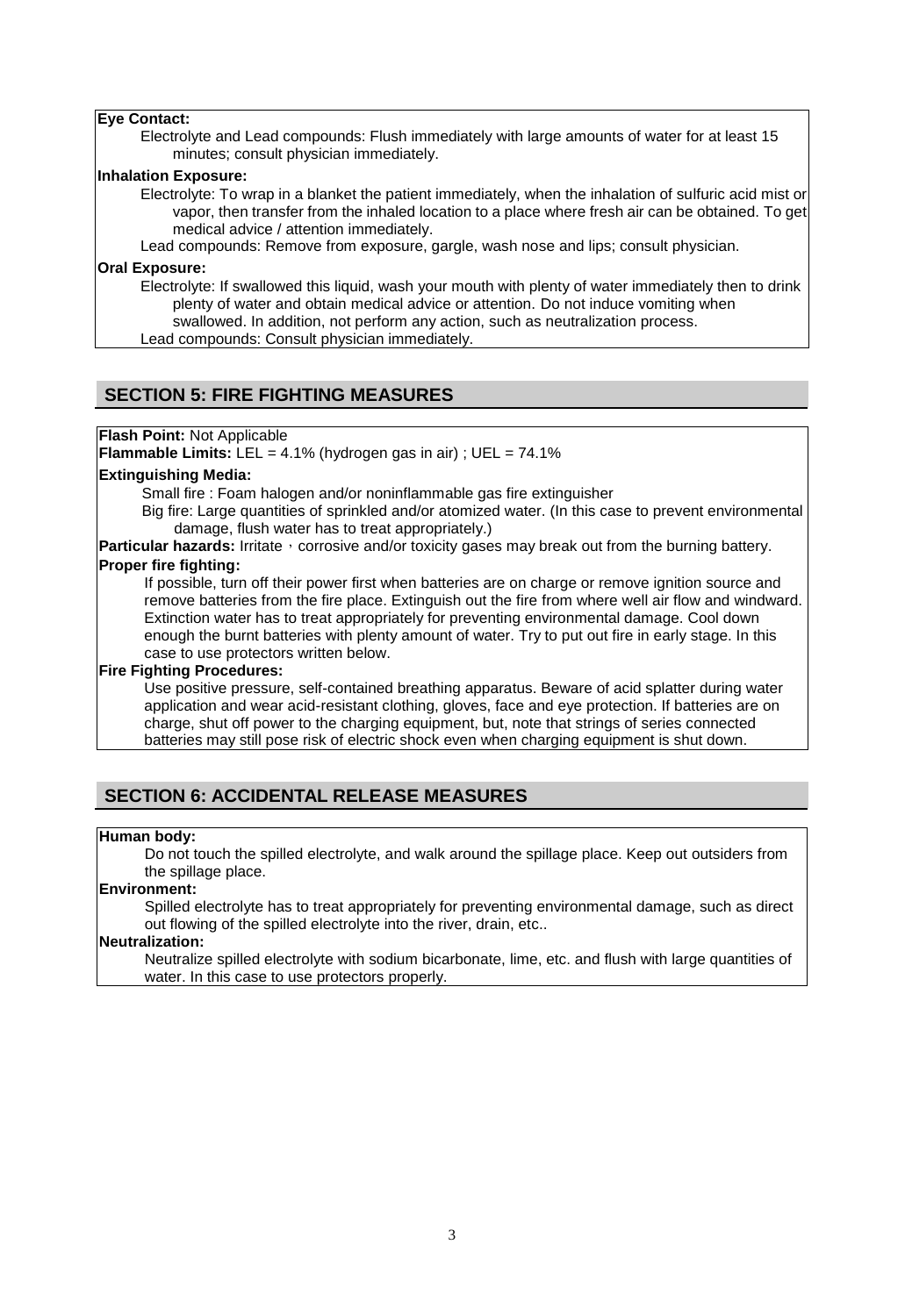# **SECTION 7: HANDLING AND STORAGE**

### **Handling**

Keep away from ignition sources, heat and flame. Such batteries must be packed in inner packages in such a manner as to effectively prevent short circuits and to prevent movement which could lead to short circuits. Avoid mechanical or electrical abuse and overcharge. More than a momentary short circuit will generally reduce the battery service life. Avoid reversing battery polarity within the battery assembly.

### **Storage:**

Store in a cool; well-ventilated area. Keep away from ignition sources, heat and flame. Such batteries must be packed in inner packages in such a manner as to effectively prevent short circuits and to prevent movement which could lead to short circuits. Materials to Avoid: Strong oxidant, Combustible materials and Corrosives.

### **Charging:**

There is a possible risk of electric shock from charging equipment and from strings of series connected batteries, whether or not being charged. Shut-off power to chargers whenever not in use and before detachment of any circuit connections. Batteries being charged will generate and release flammable hydrogen gas. Charging space should be ventilated. Keep battery vent caps in position. Prohibit smoking and avoid creation of flames and sparks nearby. Wear face and eye protection when near batteries being charged.

# **SECTION 8: EXPOSURE CONTROL AND PERSONAL PROTECTION**

Not applicable for Valve Regulated Lead Acid battery.

# **SECTION 9: PHYSICAL/CHEMICAL PROPERTIES**

| Not applicable for Valve Regulated Lead Acid battery. |  |  |  |  |  |  |  |                              |  |  |
|-------------------------------------------------------|--|--|--|--|--|--|--|------------------------------|--|--|
|                                                       |  |  |  |  |  |  |  | <b>Reference (component)</b> |  |  |
|                                                       |  |  |  |  |  |  |  |                              |  |  |

| <b>NOIGIGHOG (OOIHPOHOIIG</b> |                             |                                     |  |  |  |
|-------------------------------|-----------------------------|-------------------------------------|--|--|--|
|                               | Electrolyte (Sulfuric Acid) | Lead                                |  |  |  |
| Appearance                    | Clear                       | Silvery solid                       |  |  |  |
| <b>Specific Gravity</b>       | $1.280 - 1.380(38 - 48%)$   | 11.3                                |  |  |  |
| <b>Boiling Point</b>          | 112 deg.C (38 %)            | 1740 deg.C                          |  |  |  |
| <b>Melting Point</b>          | - 40 deg.C or below         | 327 deg.C                           |  |  |  |
| Solidifying Point             | - 56.4 deg.C (34.6 %)       |                                     |  |  |  |
| Vapor Pressure                | 3.17 kPa (30 %)             | 0.1 Pa or less $(25 \text{ deg.C})$ |  |  |  |

# **SECTION 10: STABILITY AND REACTIVITY**

**Stability:** Stable under normal temperatures and pressures.

**Materials to Avoid:** Strong oxidant, Corrosives.

**Conditions to Avoid:** Avoid exposure to heat and open flame, Avoid mechanical or electrical abuse and overcharge. Prevent short circuits. Prevent movement which could lead to short circuits. **Hazardous Polymerization:** Will not occur.

**Hazardous Decomposition Products:** Sulfur oxides, Sulfuric acid mist, Metal oxides.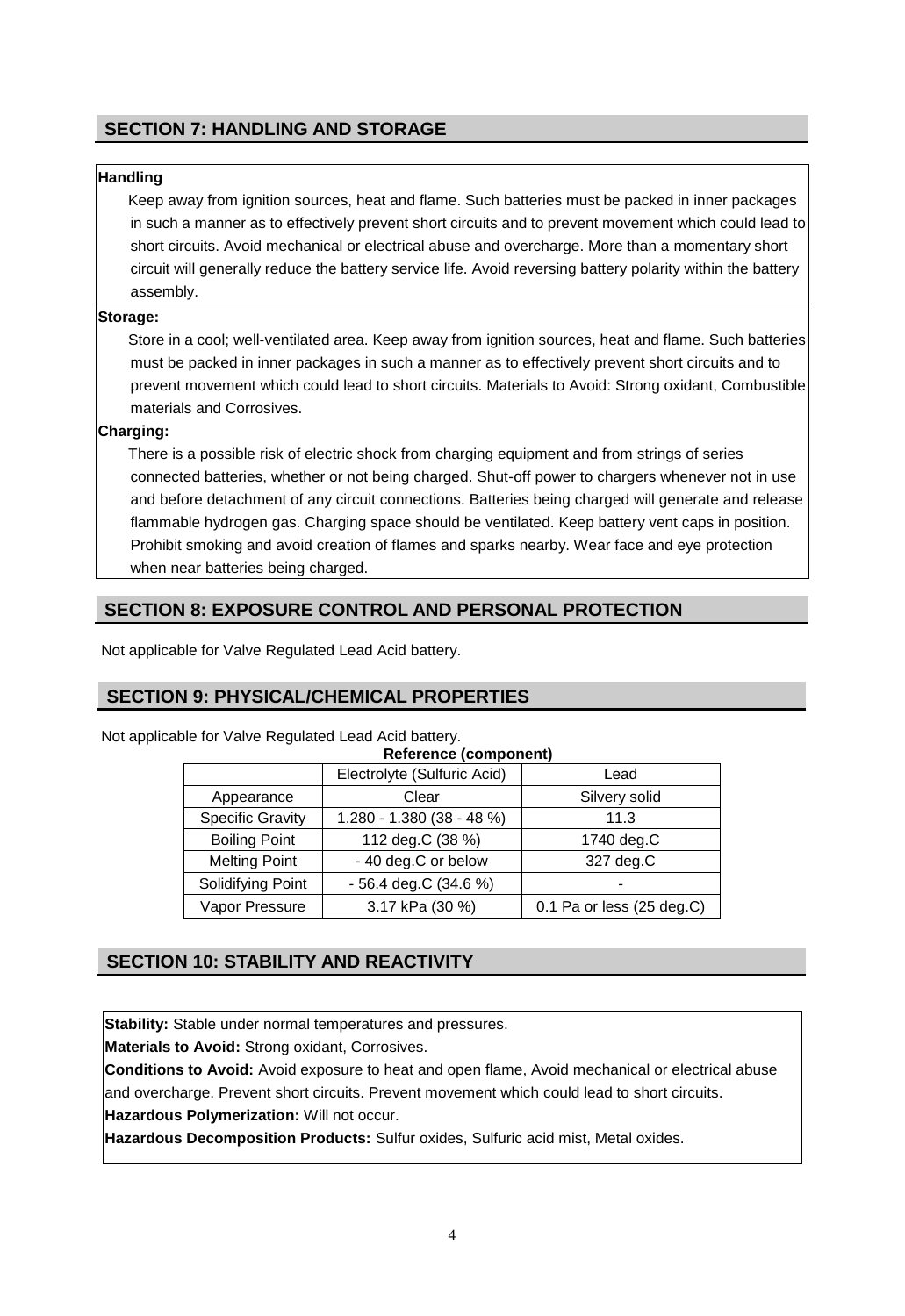### **SECTION 11: TOXICOLOGICAL INFORMATION**

#### **Routes of Entry:**

Electrolyte: Harmful by all routes of entry. Under normal conditions of use, sulfuric acid vapors and mist are not generated. Sulfuric acid vapors and mist may be generated when product is overheated, oxidized, or otherwise processed or damaged.

Lead compounds: Under normal conditions of use, lead dust, vapors, and fumes are not generated. Hazardous exposure can occur only when product is heated above the melting point, oxidized

or otherwise processed or damaged to create dust, vapor, or fume.

#### **Acute Toxicity:**

Inhalation  $LD_{50}$ :

Electrolyte: LC<sub>50</sub> rat: 375 mg/m<sup>3</sup>; LC<sub>50</sub>: guinea pig: 510 mg/m<sup>3</sup>

Elemental Lead: Acute Toxicity Point Estimate = 4500 ppmV (based on lead bullion)

Oral  $LD_{50}$ :

Electrolyte: rat: 2140 mg/kg

Elemental lead: Acute Toxicity Estimate (ATE) = 500 mg/kg body weight (based on lead bullion)

**Correspond to section 3**

### **SECTION 12: ECOLOGICAL INFORMATION**

#### **Environmental Fate:**

Lead is very persistent in soil and sediments. No data on environmental degradation. Mobility of metallic lead between ecological compartments is slow. Bioaccumulation of lead occurs in aquatic and terrestrial animals and plants but little bioaccumulation occurs through the food chain. Most studies include lead compounds and not elemental lead.

**Environmental Toxicity:** Aquatic Toxicity:

#### Sulfuric acid:

24-hr LC<sub>50</sub>, freshwater fish (Brachydanio rerio): 82 mg/L

96 hr- LOEC, freshwater fish (Cyprinus carpio): 22 mg/L

Lead:

48 hr LC<sub>50</sub> (modeled for aquatic invertebrates): <1 mg/L, based on lead bullion

# **SECTION 13: DISPOSAL CONSIDERATIONS**

#### **Appropriate Method of Disposal of substance:**

Lead-acid batteries are completely recyclable. Return whole scrap batteries to distributor, manufacturer or lead smelter for recycling. For neutralized spills, place residue in acid-resistant containers with sorbent material, sand or earth and dispose of in accordance with local, state and federal regulations for acid and lead compounds. Contact local and/or state environmental officials regarding disposal information.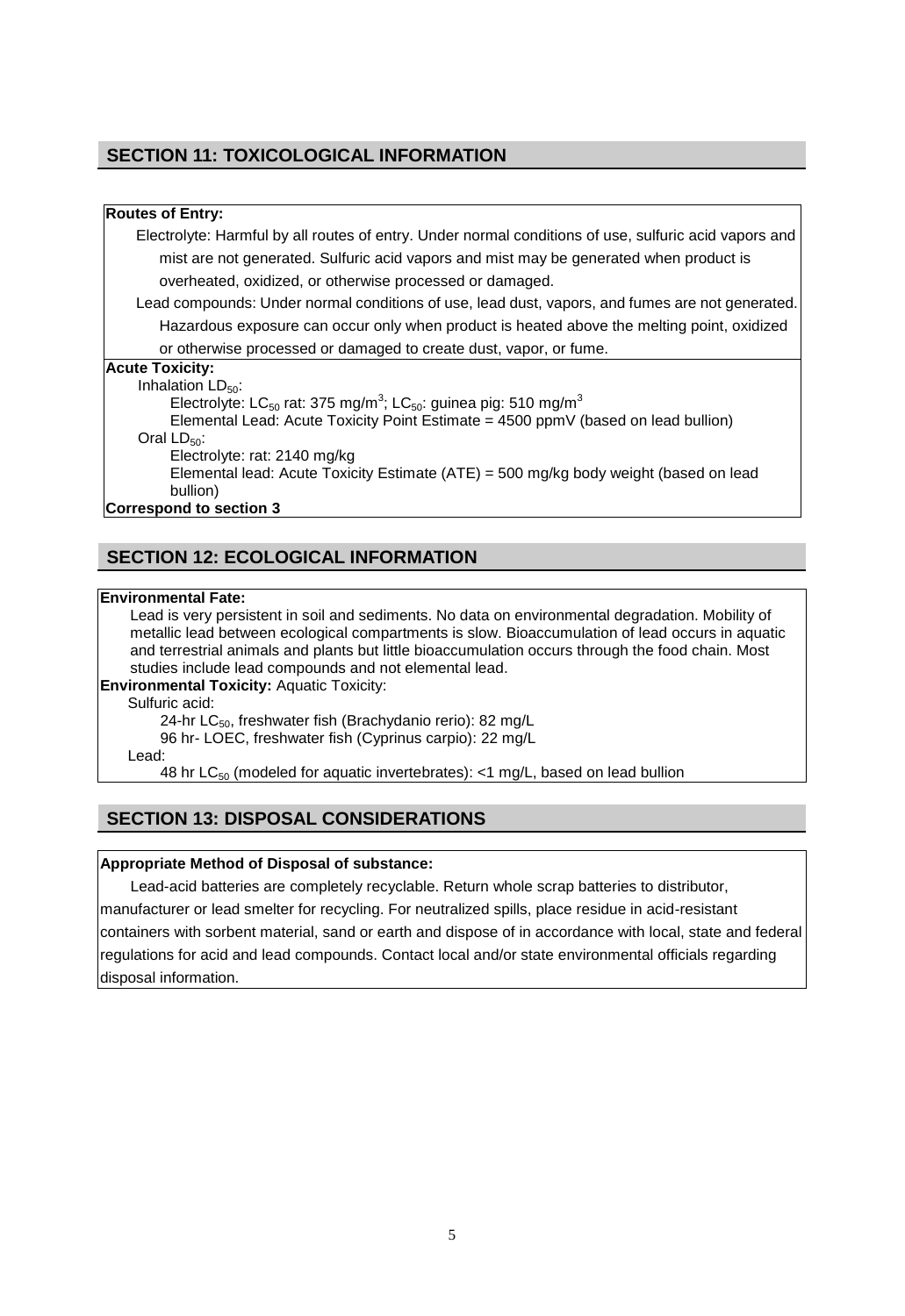# **SECTION 14: TRANSPORT INFORMATION**

We hereby certify that all B.B. Valve Regulated Lead-acid Rechargeable batteries conform to the UN2800 classification as " Batteries, wet, Non-Spillable, and electric storage" as a result of passing the Vibration and Pressure Differential Test described in D.O.T., 49 CFR 173.159(f), and IMO/IMDG, and ICAO/IATA packing instruction 872 and note A48, A67, A164 and A183. The batteries are not restricted to IMO/IMDG code according to special provision 238.

B.B. Batteries having met the related conditions are EXEMPT from hazardous goods regulations for the purpose of transportation by DOT, and IATA/ICAO, and therefore are unrestricted for transportation by any means. For all modes of transportation, each battery outer package is labeled "NON-SPILLABLE". All our Batteries are marked non-spillable.

# **SECTION 15: REGULATORY INFORMATION**

| <b>US federal regulations:</b><br>This product is a "Hazardous Chemical" as defined by the OSHA<br>Hazard Communication Standard, 29 CFR 1910.1200.<br>All components are on the U.S. EPA TSCA Inventory List. |                                                                                                                                                                                                                                                    |                                                                                |                                                       |                         |  |  |
|----------------------------------------------------------------------------------------------------------------------------------------------------------------------------------------------------------------|----------------------------------------------------------------------------------------------------------------------------------------------------------------------------------------------------------------------------------------------------|--------------------------------------------------------------------------------|-------------------------------------------------------|-------------------------|--|--|
|                                                                                                                                                                                                                | Hazardous Chemical Reporting Requirements apply when an<br>Extremely Hazardous Substance is present at a facility in an<br>amount equal to or exceeding 500 pounds or the Threshold<br>Planning Quantity, whichever is lower per 40CFR370.10(a)(1) |                                                                                |                                                       |                         |  |  |
| TSCA Section 12(b) Export Notification (40 CFR 707, Subpt. D)<br>Not regulated.                                                                                                                                |                                                                                                                                                                                                                                                    |                                                                                |                                                       |                         |  |  |
| CERCLA Hazardous Substance List (40 CFR 302.4)<br>Lead and lead compounds (CAS 7439-92-1)<br>Sulphuric acid (CAS 7664-93-9)                                                                                    |                                                                                                                                                                                                                                                    | Listed.<br>Listed.                                                             |                                                       |                         |  |  |
| SARA 304 Emergency release notification<br>Sulphuric acid (CAS 7664-93-9)<br>OSHA Specifically Regulated Substances (29 CFR 1910.1001-1053)                                                                    |                                                                                                                                                                                                                                                    | 1000 LBS                                                                       |                                                       |                         |  |  |
| Lead and lead compounds (CAS 7439-92-1)                                                                                                                                                                        |                                                                                                                                                                                                                                                    | Reproductive toxicity<br><b>Blood</b>                                          | Central nervous system Kidney                         |                         |  |  |
|                                                                                                                                                                                                                |                                                                                                                                                                                                                                                    | Acute toxicity<br>Superfund Amendments and Reauthorization Act of 1986 (SARA): |                                                       |                         |  |  |
| SARA 302 Extremely hazardous substance                                                                                                                                                                         |                                                                                                                                                                                                                                                    |                                                                                |                                                       |                         |  |  |
| Chemical name CAS number                                                                                                                                                                                       | Reportable                                                                                                                                                                                                                                         | Threshold                                                                      | Threshold                                             | Threshold               |  |  |
|                                                                                                                                                                                                                | Quantity                                                                                                                                                                                                                                           |                                                                                | planning quantity planning quantity planning quantity |                         |  |  |
|                                                                                                                                                                                                                | (pounds)                                                                                                                                                                                                                                           | (pounds)                                                                       | lower value<br>(pounds)                               | lower value<br>(pounds) |  |  |
| Sulphuric acid<br>7664-93-9<br>SARA 311/312 Hazardous Yes<br>chemical                                                                                                                                          | 1000                                                                                                                                                                                                                                               | 1000                                                                           |                                                       |                         |  |  |
| <b>Classified hazard</b><br>Categories                                                                                                                                                                         | Skin corrosion or irritation<br>Carcinogenicity                                                                                                                                                                                                    | Acute toxicity (any route of exposure)<br>Serious eye damage or eye irritation |                                                       |                         |  |  |
|                                                                                                                                                                                                                | Reproductive toxicity                                                                                                                                                                                                                              | Specific target organ toxicity (single or repeated exposure)                   |                                                       |                         |  |  |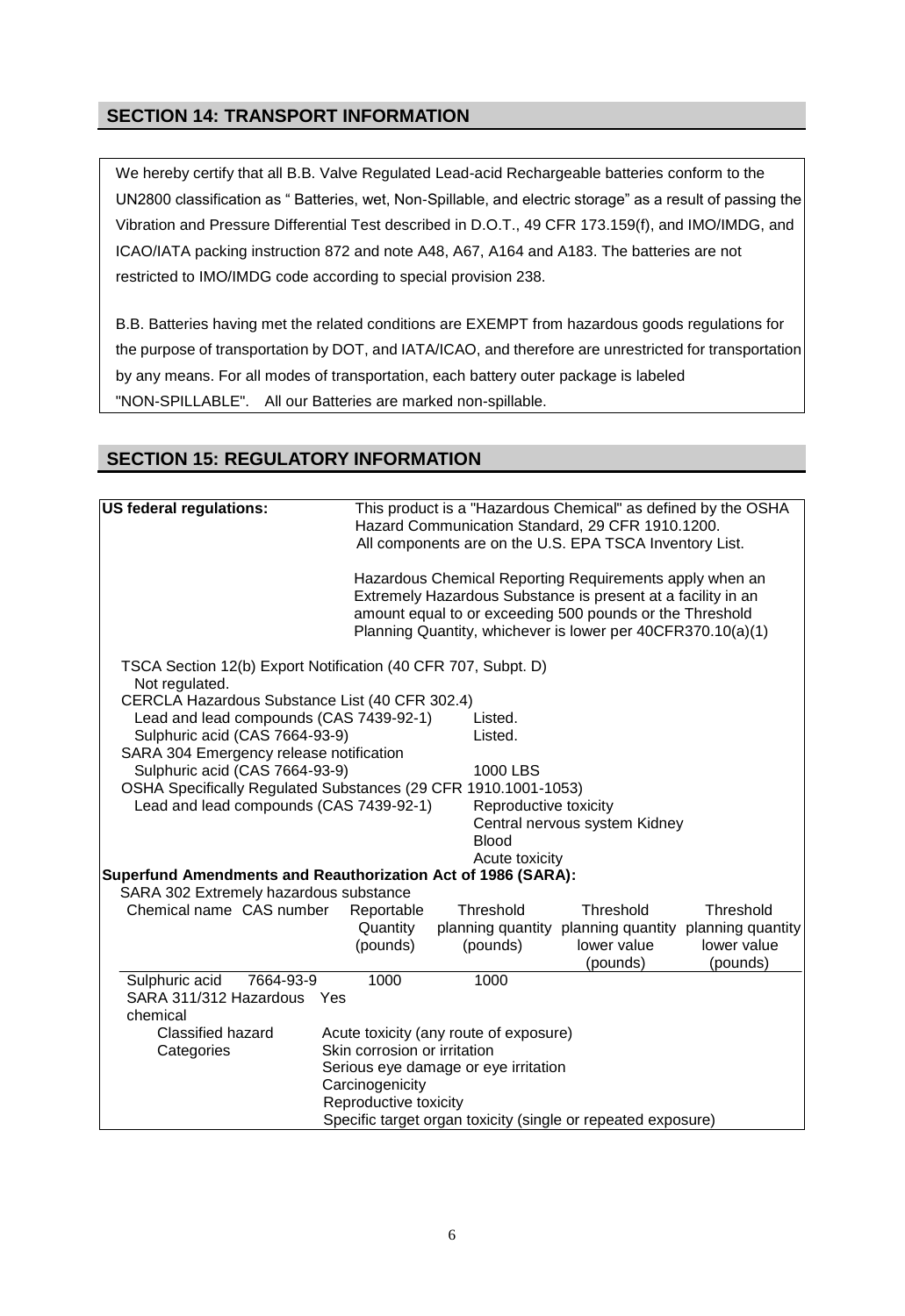| SARA 313 (TRI reporting)                                                                  |                           |          |  |  |  |  |
|-------------------------------------------------------------------------------------------|---------------------------|----------|--|--|--|--|
| Chemical name                                                                             | CAS number                | % by wt. |  |  |  |  |
| Lead and lead compounds                                                                   | 7439-92-1                 | 60-75    |  |  |  |  |
| Sulphuric acid                                                                            | 7664-93-9                 | $5 - 15$ |  |  |  |  |
|                                                                                           |                           |          |  |  |  |  |
| Other federal regulations:                                                                |                           |          |  |  |  |  |
| Clean Air Act (CAA) Section 112 Hazardous Air Pollutants (HAPs) List                      |                           |          |  |  |  |  |
| Lead and lead compounds (CAS 7439-92-1)                                                   |                           |          |  |  |  |  |
| Clean Air Act (CAA) Section 112(r) Accidental Release Prevention (40 CFR 68.130)          |                           |          |  |  |  |  |
| Sulphuric acid (CAS 7664-93-9)                                                            |                           |          |  |  |  |  |
| Safe Drinking Water Act<br>Not regulated.                                                 |                           |          |  |  |  |  |
| (SDWA)                                                                                    |                           |          |  |  |  |  |
| Drug Enforcement Administration (DEA). List 2, Essential Chemicals (21 CFR 1310.02(b) and |                           |          |  |  |  |  |
| 1310.04(f)(2) and Chemical Code Number                                                    |                           |          |  |  |  |  |
| Sulphuric acid (CAS 7664-93-9)                                                            | 6552                      |          |  |  |  |  |
| Drug Enforcement Administration (DEA). List 1 & 2 Exempt Chemical Mixtures (21 CFR        |                           |          |  |  |  |  |
| 1310.12(c)                                                                                |                           |          |  |  |  |  |
| Sulphuric acid (CAS 7664-93-9)                                                            | 20%WV                     |          |  |  |  |  |
| DEA Exempt Chemical Mixtures Code Number                                                  |                           |          |  |  |  |  |
| Sulphuric acid (CAS 7664-93-9)                                                            | 6552                      |          |  |  |  |  |
|                                                                                           |                           |          |  |  |  |  |
|                                                                                           |                           |          |  |  |  |  |
| <b>US state regulations:</b>                                                              |                           |          |  |  |  |  |
| US. Massachusetts RTK - Substance List                                                    |                           |          |  |  |  |  |
| Lead and lead compounds (CAS 7439-92-1)                                                   |                           |          |  |  |  |  |
| Sulphuric acid (CAS 7664-93-9)                                                            |                           |          |  |  |  |  |
| US. New Jersey Worker and Community Right-to-Know Act                                     |                           |          |  |  |  |  |
| Lead and lead compounds (CAS 7439-92-1)                                                   |                           |          |  |  |  |  |
| Sulphuric acid (CAS 7664-93-9)                                                            |                           |          |  |  |  |  |
| US. Pennsylvania Worker and Community Right-to-Know Law                                   |                           |          |  |  |  |  |
| Lead and lead compounds (CAS 7439-92-1)                                                   |                           |          |  |  |  |  |
| Sulphuric acid (CAS 7664-93-9)                                                            |                           |          |  |  |  |  |
| US. Rhode Island RTK                                                                      |                           |          |  |  |  |  |
| Lead and lead compounds (CAS 7439-92-1)                                                   |                           |          |  |  |  |  |
| Sulphuric acid (CAS 7664-93-9)                                                            |                           |          |  |  |  |  |
|                                                                                           |                           |          |  |  |  |  |
| <b>California Proposition 65:</b>                                                         |                           |          |  |  |  |  |
| WARNING: Cancer and Reproductive Harm. www.P65Warnings.ca.gov                             |                           |          |  |  |  |  |
| or                                                                                        |                           |          |  |  |  |  |
| PROPOSITION 65 WARNING: Battery posts, terminals and related                              |                           |          |  |  |  |  |
| accessories contain lead and lead compounds, chemicals known to the State                 |                           |          |  |  |  |  |
| of California to cause cancer and reproductive harm. Batteries also contain               |                           |          |  |  |  |  |
| other chemicals known to the State of California to cause cancer.                         |                           |          |  |  |  |  |
| WASH HANDS AFTER HANDLING.                                                                |                           |          |  |  |  |  |
| California Proposition 65 - CRT: Listed date/Carcinogenic substance:                      |                           |          |  |  |  |  |
| Lead and lead compounds (CAS 7439-92-1)                                                   | Listed: October 1, 1992   |          |  |  |  |  |
| Acrylonitrile(CAS 107-13-1)                                                               | Listed: July 1, 1987      |          |  |  |  |  |
| 1,3-Butadiene(CAS 106-99-0)                                                               | Listed: April 1, 1988     |          |  |  |  |  |
| Sulphuric acid (CAS 7664-93-9)                                                            | Listed: March 14, 2003    |          |  |  |  |  |
| Styrene(CAS 100-42-5)                                                                     | Listed: April 22, 2016    |          |  |  |  |  |
| California Proposition 65 - CRT: Listed date/Developmental toxin:                         |                           |          |  |  |  |  |
| Lead and lead compounds (CAS 7439-92-1)                                                   | Listed: February 27, 1987 |          |  |  |  |  |
| 1,3-Butadiene(CAS 106-99-0)                                                               | Listed: April 16, 2004    |          |  |  |  |  |
| California Proposition 65 - CRT: Listed date/Female reproductive toxin:                   |                           |          |  |  |  |  |
| Lead and lead compounds (CAS 7439-92-1)                                                   | Listed: February 27, 1987 |          |  |  |  |  |
|                                                                                           |                           |          |  |  |  |  |
| 1,3-Butadiene(CAS 106-99-0)                                                               | Listed: April 16, 2004    |          |  |  |  |  |
| California Proposition 65 - CRT: Listed date/Male reproductive toxin:                     |                           |          |  |  |  |  |
| Lead and lead compounds (CAS 7439-92-1)                                                   | Listed: February 27, 1987 |          |  |  |  |  |
| 1,3-Butadiene(CAS 106-99-0)                                                               | Listed: April 16, 2004    |          |  |  |  |  |